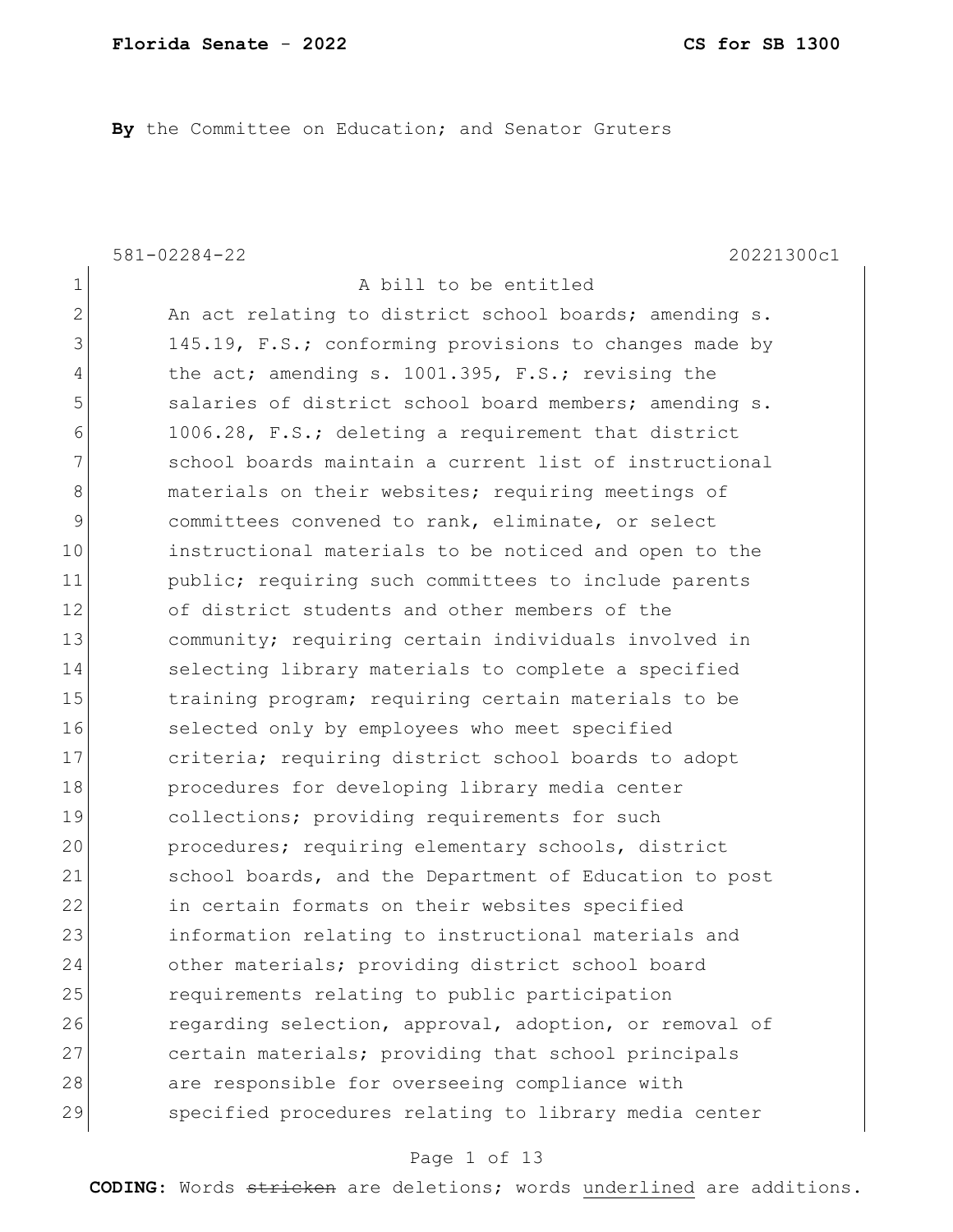|    | $581 - 02284 - 22$<br>20221300c1                                 |
|----|------------------------------------------------------------------|
| 30 | materials; amending s. 1006.29, F.S.; revising                   |
| 31 | requirements for the department relating to the                  |
| 32 | development of training programs for the selection of            |
| 33 | materials used in schools and library media centers;             |
| 34 | amending s. 1006.40, F.S.; revising district school              |
| 35 | board requirements for the selection and adoption of             |
| 36 | certain materials; providing an effective date.                  |
| 37 |                                                                  |
| 38 | Be It Enacted by the Legislature of the State of Florida:        |
| 39 |                                                                  |
| 40 | Section 1. Subsection (2) of section 145.19, Florida             |
| 41 | Statutes, is amended to read:                                    |
| 42 | 145.19 Annual percentage increases based on increase for         |
| 43 | state career service employees; limitation.-                     |
| 44 | (2) Each fiscal year, the salaries of all officials listed       |
| 45 | in this chapter, s. 1001.395, and s. 1001.47 shall be adjusted.  |
| 46 | The adjusted salary rate shall be the product, rounded to the    |
| 47 | nearest dollar, of the salary rate granted by the appropriate    |
| 48 | section of this chapter, s. 1001.395, or s. 1001.47 multiplied   |
| 49 | first by the initial factor, then by the cumulative annual       |
| 50 | factor, and finally by the annual factor. The Department of      |
| 51 | Management Services shall certify the annual factor and the      |
| 52 | cumulative annual factors. Any special qualification salary      |
| 53 | received under this chapter, s. 1001.47, or the annual           |
| 54 | performance salary incentive available to elected                |
| 55 | superintendents under s. 1001.47 shall be added to such adjusted |
| 56 | salary rate. The special qualification salary shall be \$2,000,  |
| 57 | but shall not exceed \$2,000.                                    |
| 58 | Section 2. Section 1001.395, Florida Statutes, is amended        |

# Page 2 of 13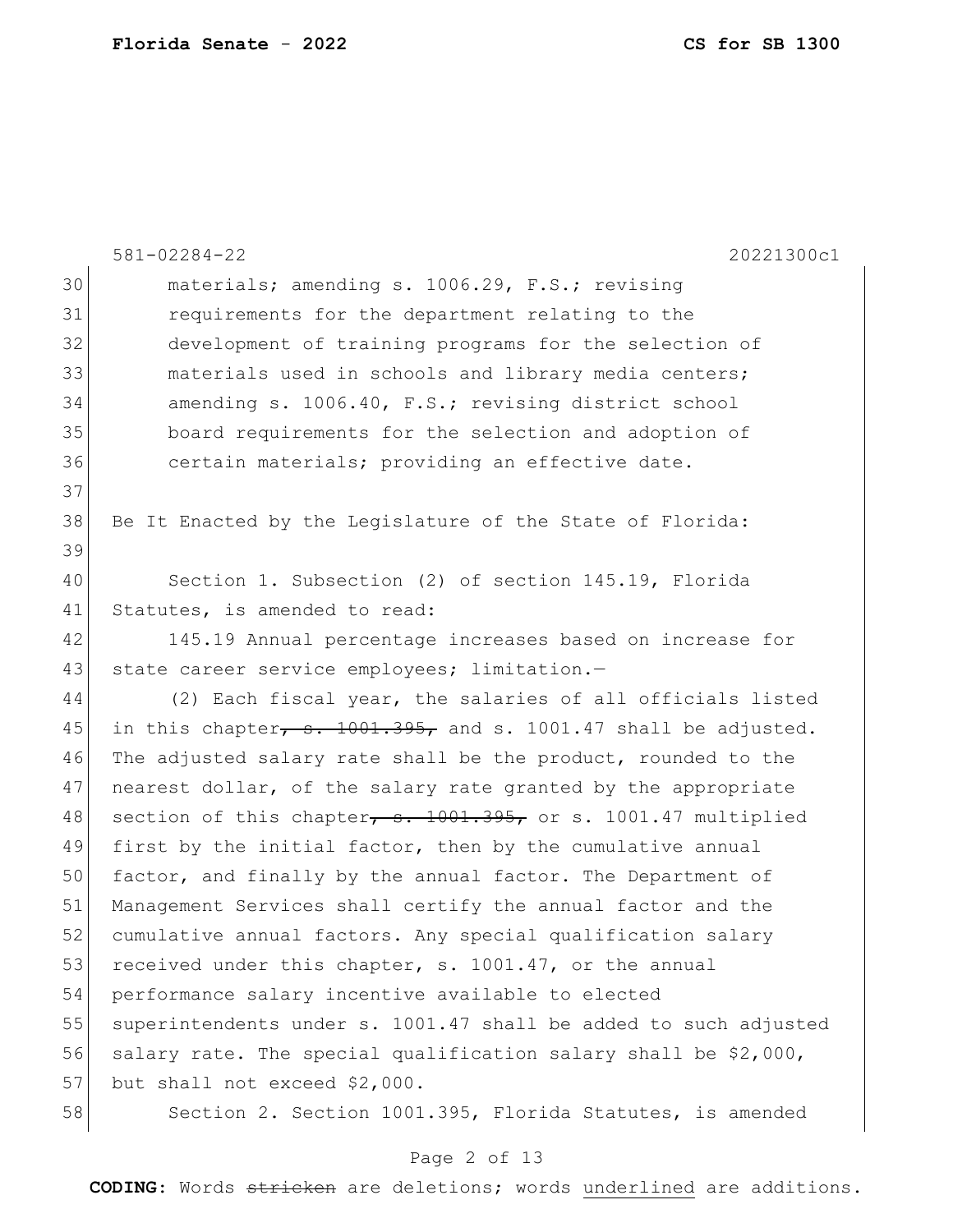|    | $581 - 02284 - 22$ |                              |                    |                   |                                                                  | 20221300c1            |
|----|--------------------|------------------------------|--------------------|-------------------|------------------------------------------------------------------|-----------------------|
| 59 | to read:           |                              |                    |                   |                                                                  |                       |
| 60 |                    |                              |                    |                   | 1001.395 District school board members; compensation.-           |                       |
| 61 |                    |                              |                    |                   | (1) Each member of the district school board shall receive       |                       |
| 62 |                    |                              |                    |                   | a base salary equal to the annual salary of a member of the      |                       |
| 63 |                    |                              |                    |                   | Legislature identified in s. $11.13(1)$ (a) $2.$ , as determined |                       |
| 64 |                    |                              |                    |                   | pursuant to the General Appropriations Act or legislation        |                       |
| 65 |                    |                              |                    |                   | implementing the General Appropriations Act, the amounts         |                       |
| 66 |                    |                              |                    |                   | indicated in this section, based on the population of the county |                       |
| 67 |                    |                              |                    |                   | the district school board member serves. In addition,            |                       |
| 68 |                    |                              |                    |                   | compensation shall be made for population increments over the    |                       |
| 69 |                    |                              |                    |                   | minimum for each population group, which shall be determined by  |                       |
| 70 |                    |                              |                    |                   | multiplying the population in excess of the minimum for the      |                       |
| 71 |                    |                              |                    |                   | group times the group rate. The product of such calculation      |                       |
| 72 |                    |                              |                    |                   | shall be added to the base salary to determine the adjusted base |                       |
| 73 |                    |                              |                    |                   | salary. The adjusted base salaries of district school board      |                       |
| 74 |                    |                              |                    |                   | members shall be increased annually as provided for in s.        |                       |
| 75 | 145.19.            |                              |                    |                   |                                                                  |                       |
| 76 |                    |                              |                    |                   |                                                                  |                       |
|    | Pop.               |                              |                    | <del>Base</del>   |                                                                  |                       |
|    | <del>Group</del>   | <del>County Pop. Range</del> |                    | <del>Salary</del> |                                                                  | <del>Group Rate</del> |
| 77 |                    |                              |                    |                   |                                                                  |                       |
|    |                    | <del>Minimum</del>           | <del>Maximum</del> |                   |                                                                  |                       |
| 78 |                    |                              |                    |                   |                                                                  |                       |
|    | Ŧ                  |                              | <u>وووړو</u>       | \$5,000           |                                                                  | \$0.08330             |
| 79 |                    |                              |                    |                   |                                                                  |                       |
|    | $++$               | 10,000                       | 49,999             | 5,833             |                                                                  | 0.020830              |
| 80 |                    |                              |                    |                   |                                                                  |                       |
|    | $+++$              | 50,000                       | <del>99,999</del>  | 6,666             |                                                                  | 0.016680              |
| 81 |                    |                              |                    |                   |                                                                  |                       |

# Page 3 of 13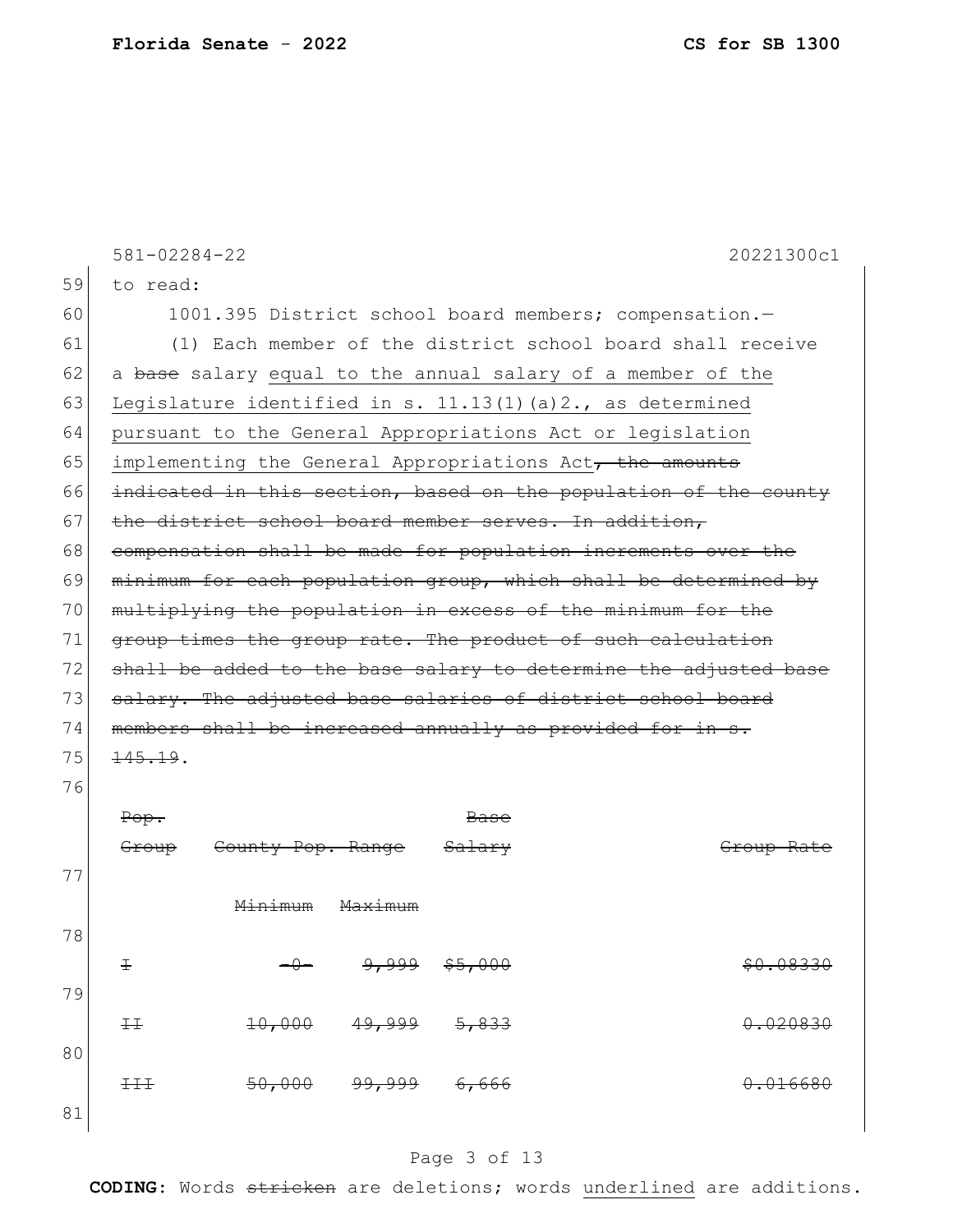|            | $581 - 02284 - 22$                                      |                             |         |                                                                                                                               | 20221300c1 |
|------------|---------------------------------------------------------|-----------------------------|---------|-------------------------------------------------------------------------------------------------------------------------------|------------|
|            | $\pm \vee$                                              | 100,000                     |         | <del>7,500</del>                                                                                                              | 0.008330   |
| 82         |                                                         |                             |         |                                                                                                                               |            |
|            | V                                                       | 200,000                     | 399,999 | 8,333                                                                                                                         | 004165     |
| 83         |                                                         |                             |         |                                                                                                                               |            |
|            | ₩                                                       | 400,000                     | ووو     | <del>9,166</del>                                                                                                              | 0.001390   |
| 84         |                                                         |                             |         |                                                                                                                               |            |
|            | ₩Ŧ.                                                     | 1,000,000                   |         | <del>10,000</del>                                                                                                             |            |
| 85         |                                                         |                             |         |                                                                                                                               |            |
| 86         |                                                         |                             |         |                                                                                                                               |            |
| 87         |                                                         |                             |         | (2) Notwithstanding the provisions of this section or s.                                                                      |            |
| 88         |                                                         |                             |         | 145.19, district school board members may reduce their salary                                                                 |            |
| 89         |                                                         | rate on a voluntary basis.  |         |                                                                                                                               |            |
| 90         |                                                         |                             |         | (3) Notwithstanding the provisions of this section and s.                                                                     |            |
| 91         |                                                         |                             |         | 145.19, the salary of each district school board member shall be                                                              |            |
| 92         | the amount calculated pursuant to subsection (1) or the |                             |         |                                                                                                                               |            |
| 93         |                                                         |                             |         | district's beginning salary for teachers who hold baccalaureate                                                               |            |
| 94         |                                                         | degrees, whichever is less. |         |                                                                                                                               |            |
| 95         |                                                         |                             |         | Section 3. Paragraphs (a) and (d) of subsection (2) and                                                                       |            |
| 96         |                                                         |                             |         | subsection (4) of section 1006.28, Florida Statutes, are                                                                      |            |
| 97         |                                                         |                             |         | amended, and paragraph (e) is added to subsection (2) of that                                                                 |            |
| 98         |                                                         | section, to read:           |         |                                                                                                                               |            |
| 99         |                                                         |                             |         | 1006.28 Duties of district school board, district school                                                                      |            |
| 100        |                                                         |                             |         | superintendent; and school principal regarding K-12                                                                           |            |
| 101        |                                                         | instructional materials.-   |         |                                                                                                                               |            |
| 102        |                                                         |                             |         | (2) DISTRICT SCHOOL BOARD. The district school board has                                                                      |            |
| 103        |                                                         |                             |         | the constitutional duty and responsibility to select and provide                                                              |            |
| 104<br>105 |                                                         |                             |         | adequate instructional materials for all students in accordance                                                               |            |
| 106        |                                                         |                             |         | with the requirements of this part. The district school board<br>also has the following specific duties and responsibilities: |            |
|            |                                                         |                             |         |                                                                                                                               |            |
|            |                                                         |                             |         | Page 4 of 13                                                                                                                  |            |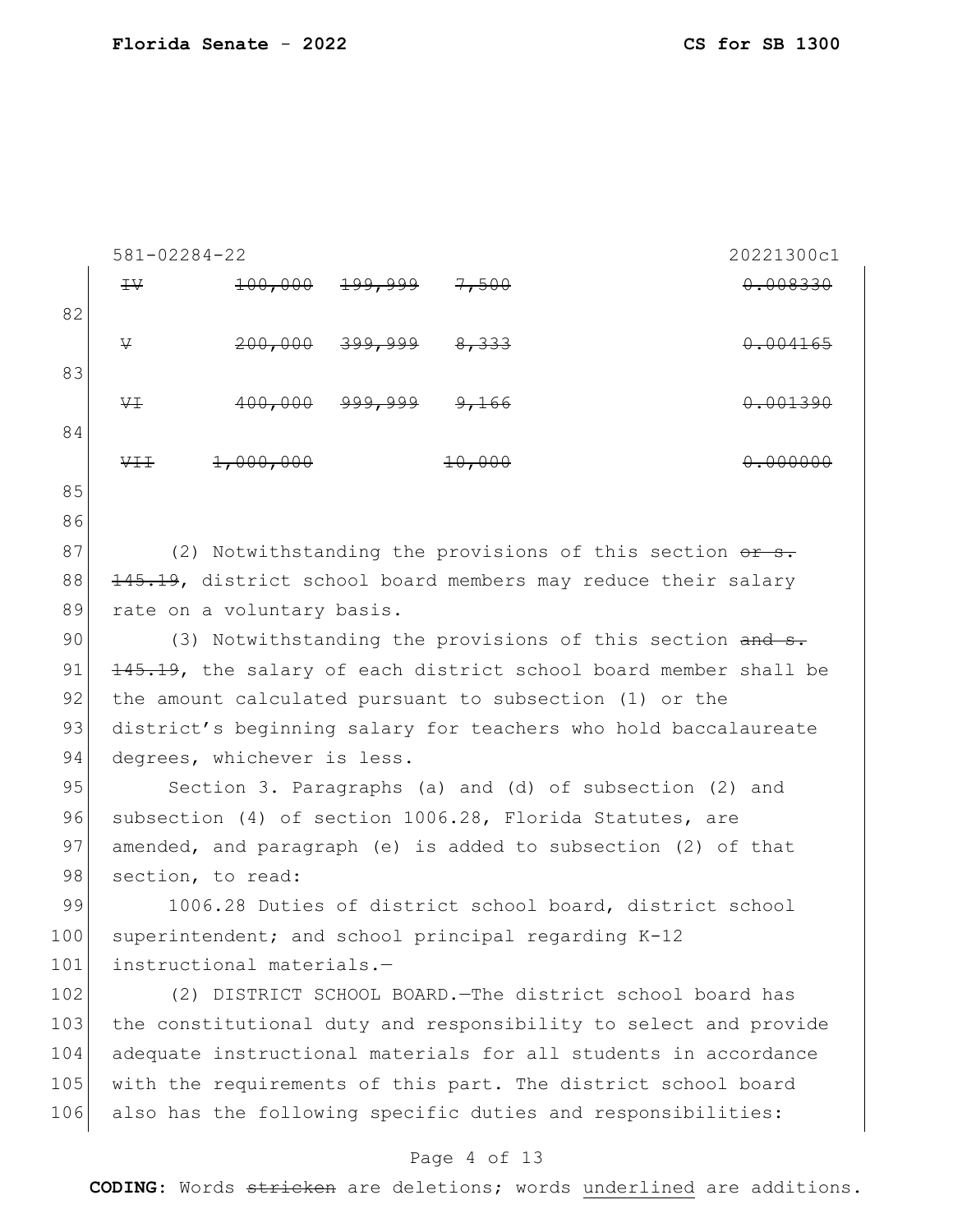581-02284-22 20221300c1 107 (a) *Courses of study; adoption.*—Adopt courses of study, 108 including instructional materials, for use in the schools of the 109 district. 110 1. Each district school board is responsible for the 111 content of all instructional materials and any other materials 112 used in a classroom, made available in a school library, or 113 included on a reading list, whether adopted and purchased from 114 the state-adopted instructional materials list, adopted and 115 purchased through a district instructional materials program 116 under s. 1006.283, or otherwise purchased or made available. 117 Each district school board shall maintain on its website a 118 current list of instructional materials, by grade level, 119 purchased by the district. 120 2. Each district school board must adopt a policy regarding 121 an objection by a parent or a resident of the county to the use 122 of a specific instructional material, which clearly describes a

123 process to handle all objections and provides for resolution. 124 The process must provide the parent or resident the opportunity 125 to proffer evidence to the district school board that:

126 a. An instructional material does not meet the criteria of 127 s. 1006.31(2) or s. 1006.40(3)(d) if it was selected for use in 128 a course or otherwise made available to students in the school 129 district but was not subject to the public notice, review, 130 comment, and hearing procedures under s.  $1006.283(2)(b)8.$ , 9., 131 and 11.

132 b. Any material used in a classroom, made available in a 133 school library, or included on a reading list contains content 134 that is pornographic or prohibited under s. 847.012, is not 135 suited to student needs and their ability to comprehend the

#### Page 5 of 13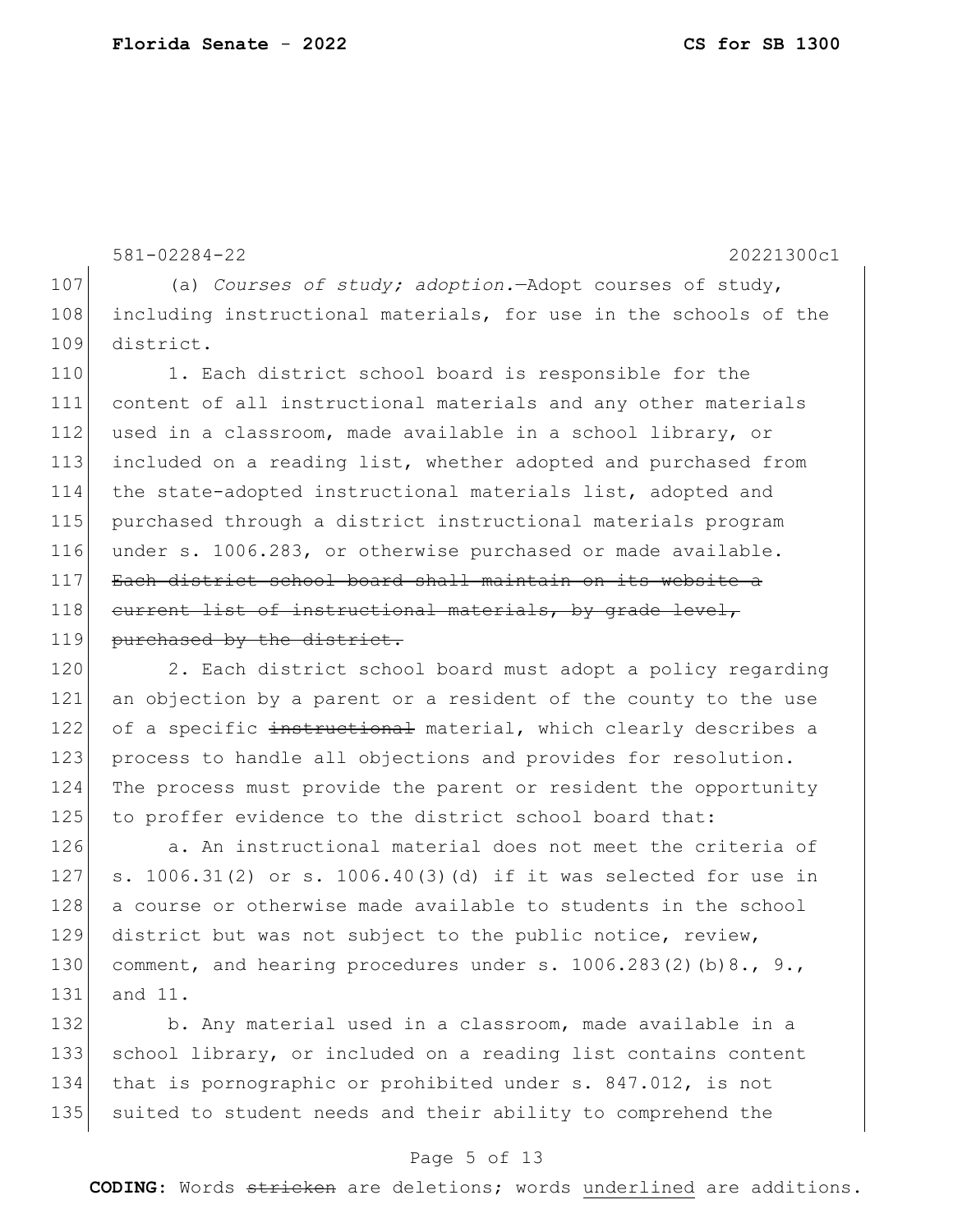581-02284-22 20221300c1 136 material presented, or is inappropriate for the grade level and 137 age group for which the material is used. 138 139 If the district school board finds that an instructional 140 material does not meet the criteria under sub-subparagraph a. or

141 that any other material contains prohibited content under sub-142 subparagraph b., the school district shall discontinue use of 143 the material for any grade level or age group for which such use 144 is inappropriate or unsuitable.

145 3. Each district school board must establish a process by 146 which the parent of a public school student or a resident of the 147 county may contest the district school board's adoption of a 148 specific instructional material. The parent or resident must 149 file a petition, on a form provided by the school board, within 150 30 calendar days after the adoption of the instructional 151 material by the school board. The school board must make the 152 form available to the public and publish the form on the school 153 district's website. The form must be signed by the parent or 154 resident, include the required contact information, and state 155 the objection to the instructional material based on the 156 criteria of s. 1006.31(2) or s. 1006.40(3)(d). Within 30 days 157 after the 30-day period has expired, the school board must, for 158 all petitions timely received, conduct at least one open public 159 hearing before an unbiased and qualified hearing officer. The 160 hearing officer may not be an employee or agent of the school 161 district. The hearing is not subject to the provisions of 162 chapter 120; however, the hearing must provide sufficient 163 procedural protections to allow each petitioner an adequate and 164 fair opportunity to be heard and present evidence to the hearing

### Page 6 of 13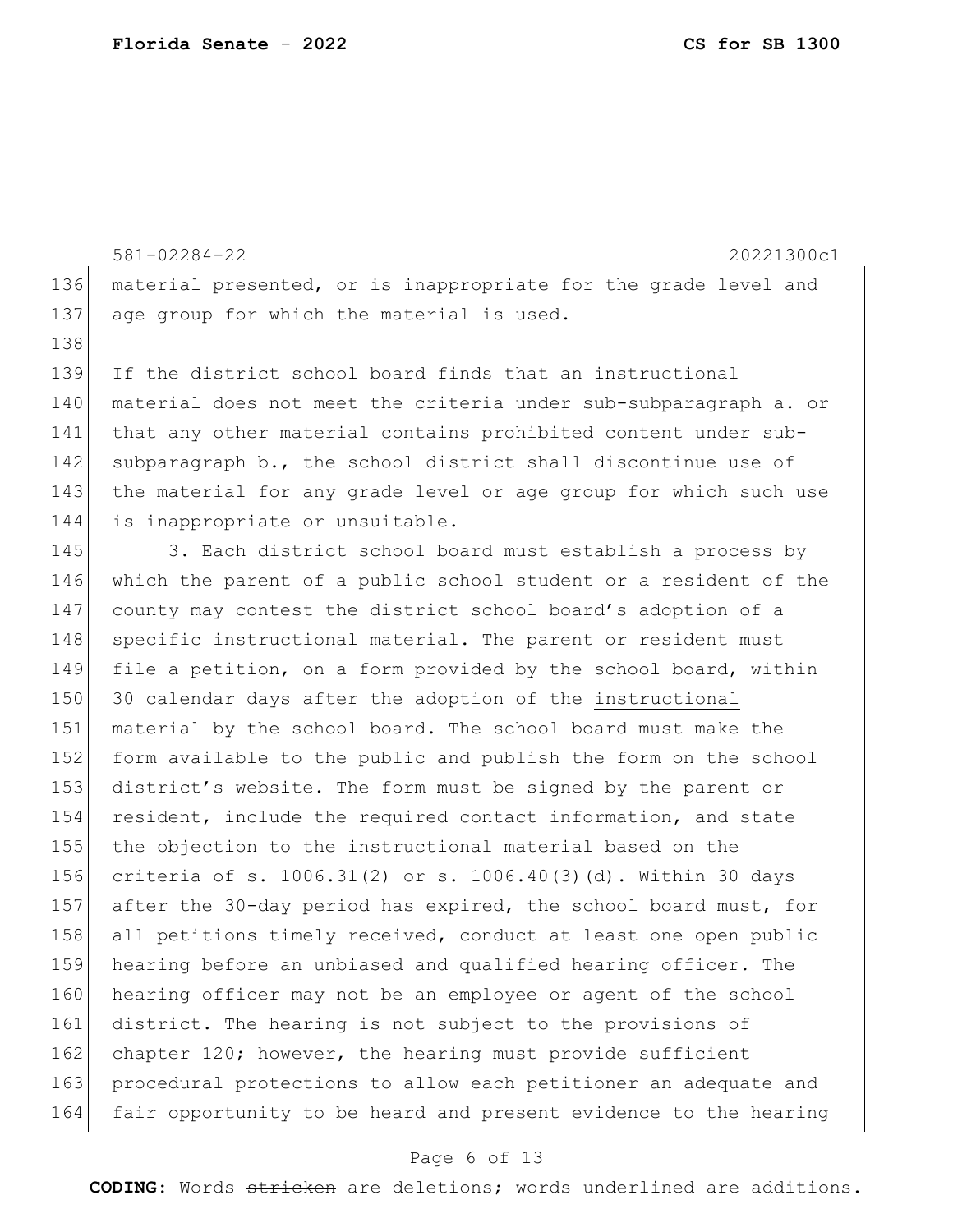165 officer. 166 167 The school board's decision after convening a hearing is final 168 and not subject to further petition or review. 169 4. Meetings of committees convened for the purpose of 170 ranking, eliminating, or selecting instructional materials for 171 recommendation to the district school board must be noticed and 172 open to the public in accordance with s. 286.011. Any committees 173 convened for such purposes must include parents of school 174 district students and other members of the community. 175 (d) *School library media services; establishment and*  176 *maintenance.*—Establish and maintain a program of school library 177 media services for all public schools in the district, including 178 school library media centers, or school library media centers 179 open to the public, and, in addition such traveling or 180 circulating libraries as may be needed for the proper operation 181 of the district school system. Each school district shall 182 provide training to School librarians, and media specialists, 183 and other personnel involved in the selection of school district 184 library materials must complete a training program developed 185 pursuant to s. 1006.29(5) before reviewing and selecting 186 regarding the prohibition against distributing harmful materials  $187$  to minors under s.  $847.012$  and applicable case law, and best 188 practices for providing students access to age-appropriate 189 materials and library resources. Upon written request, a school 190 district shall provide access to any material or book specified 191 in the request that is maintained in a district school system 192 library and is available for review.

581-02284-22 20221300c1

193 1. Each book made available to students through a school

#### Page 7 of 13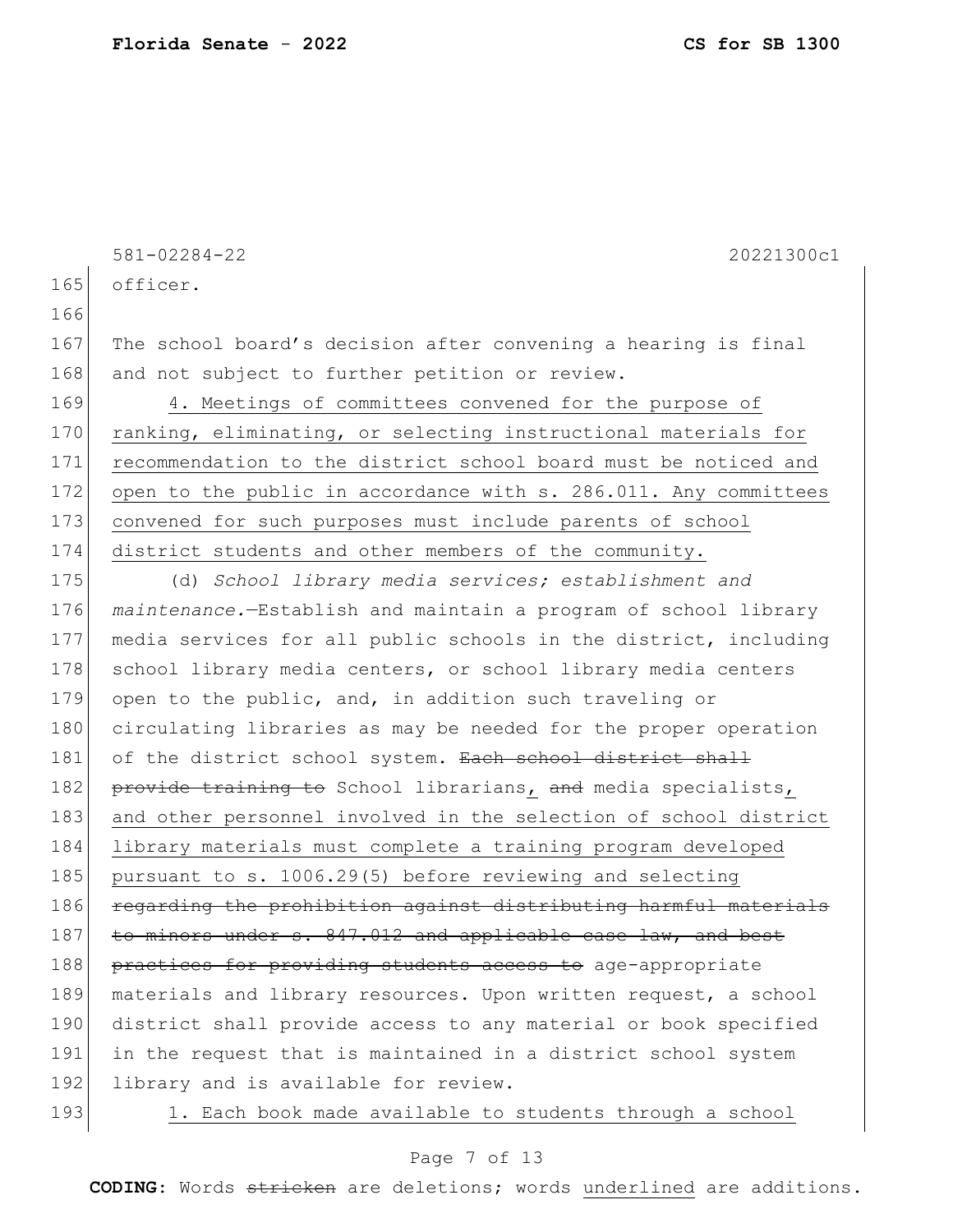|     | $581 - 02284 - 22$<br>20221300c1                                 |
|-----|------------------------------------------------------------------|
| 194 | district library media center or required as part of a booklist  |
| 195 | used in a classroom must be selected by a school district        |
| 196 | employee who holds a valid educational media specialist          |
| 197 | certificate, regardless of whether the book is purchased,        |
| 198 | donated, or otherwise made available to students.                |
| 199 | 2. Each district school board shall adopt procedures for         |
| 200 | developing library media center collections and post the         |
| 201 | procedures on the website for each school within the district.   |
| 202 | The procedures must:                                             |
| 203 | a. Require that book selections meet the criteria in s.          |
| 204 | $1006.40(3)(d)$ .                                                |
| 205 | b. Require consultation of reputable, professionally             |
| 206 | recognized reviewing sources and school community stakeholders   |
| 207 | for each selection.                                              |
| 208 | c. Provide for library media center collections based on         |
| 209 | reader interest, support of state academic standards and aligned |
| 210 | curriculum, and the academic needs of students and faculty.      |
| 211 | d. Provide for the regular removal or discontinuance of          |
| 212 | books based on, at a minimum, physical condition, rate of recent |
| 213 | circulation, alignment to state academic standards and relevancy |
| 214 | to curriculum, out-of-date content, and required removal         |
| 215 | pursuant to subparagraph (a) 2.                                  |
| 216 | 3. Each elementary school must publish on its website, in a      |
| 217 | searchable format prescribed by the department, a list of all    |
| 218 | materials maintained in the school library media center or       |
| 219 | required as part of a booklist used in a classroom.              |
| 220 | (e) Public participation. - Publish on its website, in a         |
| 221 | searchable format prescribed by the department, a list of all    |
| 222 | instructional materials, including those used to provide         |
|     |                                                                  |

# Page 8 of 13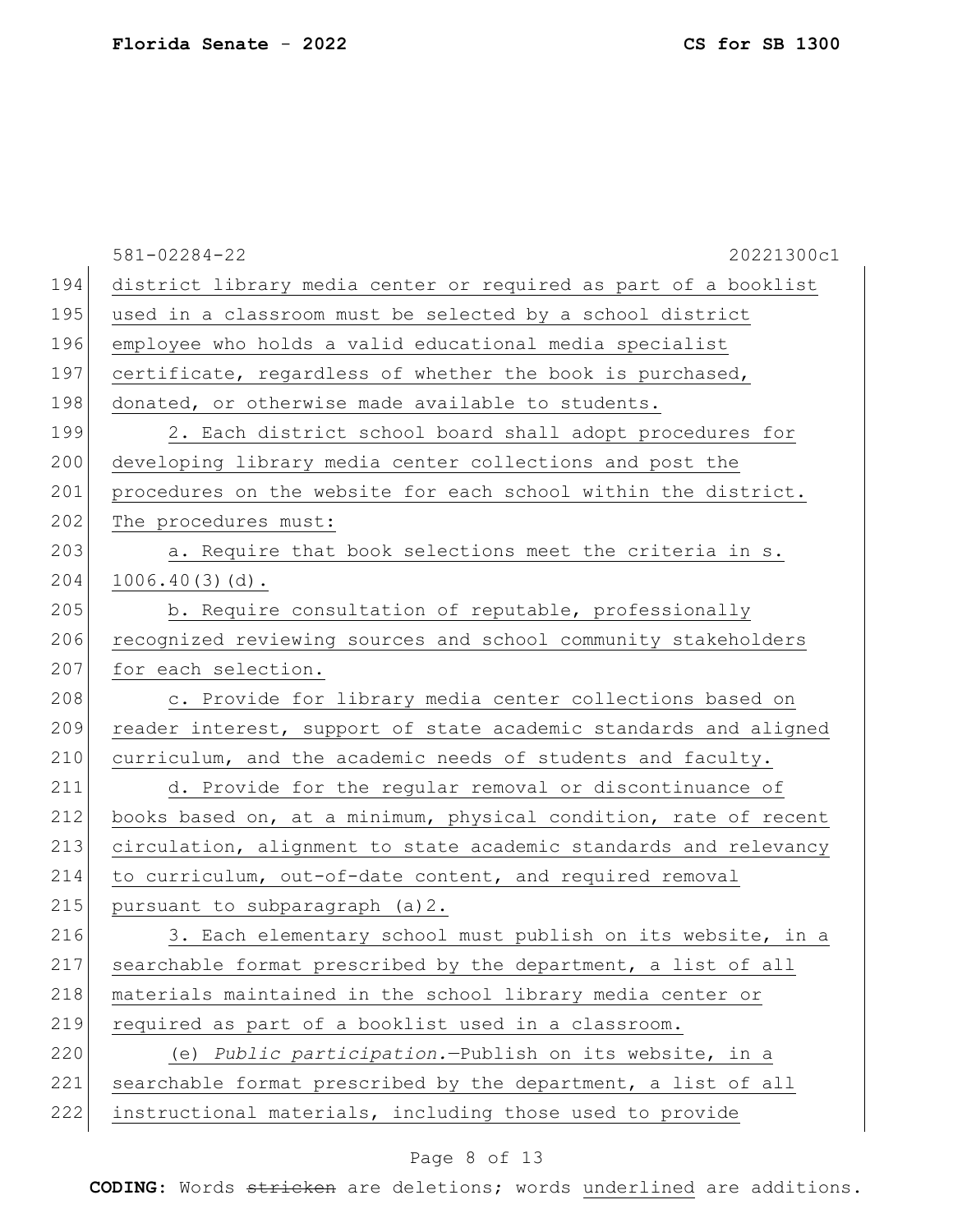|     | $581 - 02284 - 22$<br>20221300c1                                  |
|-----|-------------------------------------------------------------------|
| 223 | instruction required by s. 1003.42. Each district school board    |
| 224 | must:                                                             |
| 225 | 1. Provide access to all materials, excluding teacher             |
| 226 | editions, for public inspection and allow the public to copy,     |
| 227 | scan, duplicate, or photograph portions of original materials     |
| 228 | within the limits of fair use under the copyright laws of the     |
| 229 | United States pursuant to Title 17 of the United States Code,     |
| 230 | Pub. L. No. 94-653, 17 U.S.C. ss. 101 et seq. Access must be      |
| 231 | provided at least 30 days before any official action on such      |
| 232 | materials.                                                        |
| 233 | 2. Select, approve, adopt, or purchase all materials as a         |
| 234 | separate line item on the agenda and must provide a reasonable    |
| 235 | opportunity for public comment. The use of materials described    |
| 236 | in this paragraph may not be selected, approved, or adopted as    |
| 237 | part of a consent agenda.                                         |
| 238 | 3. Annually, beginning June 30, 2022, submit to the               |
| 239 | Commissioner of Education a report that identifies:               |
| 240 | a. Each material for which the school district received an        |
| 241 | objection pursuant to subparagraph (a) 2. for the school year and |
| 242 | the specific objections thereto.                                  |
| 243 | b. Each material removed or discontinued as a result of an        |
| 244 | objection.                                                        |
| 245 | c. The grade level and course for which a removed or              |
| 246 | discontinued material was used, as applicable.                    |
| 247 |                                                                   |
| 248 | The department shall publish and regularly update a list of       |
| 249 | materials removed or discontinued as a result of an objection     |
| 250 | and disseminate the list to school districts for consideration    |
| 251 | in their selection procedures.                                    |

# Page 9 of 13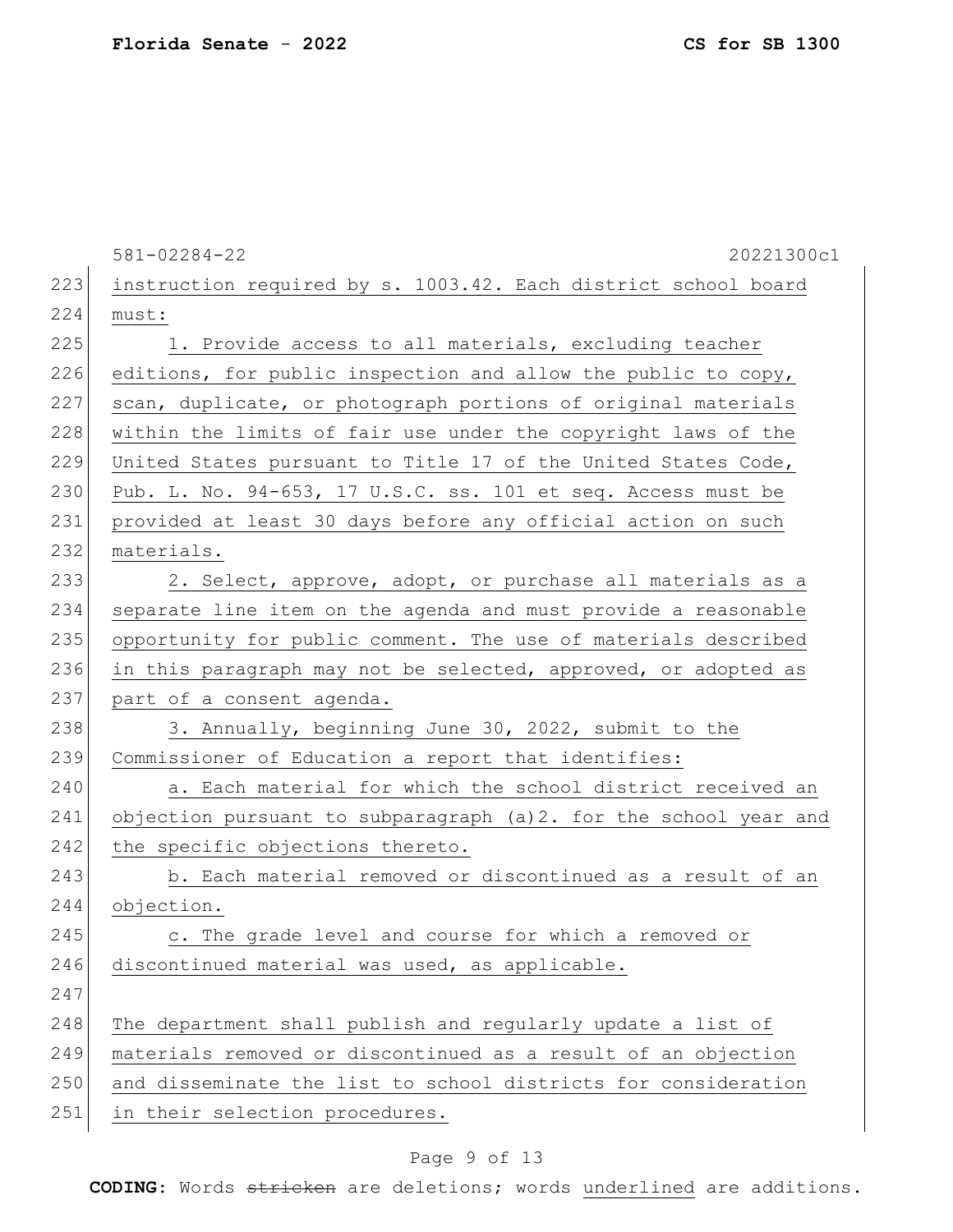581-02284-22 20221300c1 252 (4) SCHOOL PRINCIPAL.—The school principal has the 253 following duties for the management and care of instructional 254 materials at the school: 255 (a) *Proper use of instructional materials.*—The principal 256 shall assure that instructional materials are used to provide 257 instruction to students enrolled at the grade level or levels  $258$  for which the materials are designed, pursuant to adopted 259 district school board rule. The school principal shall 260 communicate to parents the manner in which instructional 261 materials are used to implement the curricular objectives of the  $262$  school. 263 (b) *Money collected for lost or damaged instructional*  264 *materials; enforcement.*—The school principal shall collect from 265 each student or the student's parent the purchase price of any 266 instructional material the student has lost, destroyed, or 267 unnecessarily damaged and to report and transmit the money 268 collected to the district school superintendent. The failure to 269 collect such sum upon reasonable effort by the school principal 270 may result in the suspension of the student from participation 271 in extracurricular activities or satisfaction of the debt by the 272 student through community service activities at the school site 273 as determined by the school principal, pursuant to policies 274 adopted by district school board rule.

275 (c) *Sale of instructional materials.*—The school principal, 276 upon request of the parent of a student in the school, shall 277 sell to the parent any instructional materials used in the 278 school. All such sales shall be made pursuant to rule adopted by 279 the district school board, and the principal shall annually 280 provide information to parents that they may purchase

#### Page 10 of 13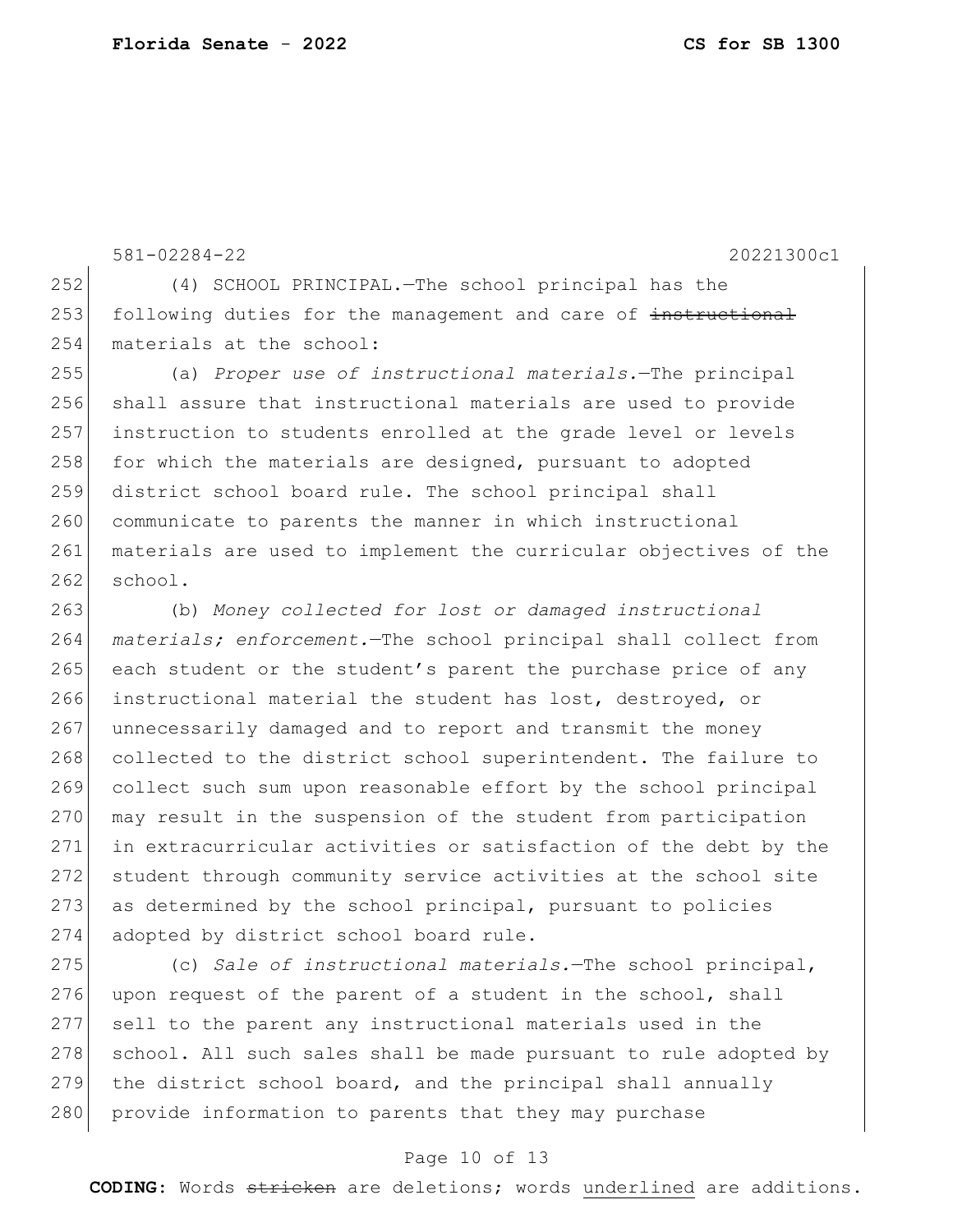581-02284-22 20221300c1 281 instructional materials and how to purchase the materials. (d) *Disposition of funds.*—All money collected from the 283 sale, exchange, loss, or damage of instructional materials shall be transmitted to the district school superintendent to be deposited in the district school board fund and added to the 286 district appropriation for instructional materials. (e) *Accounting for instructional materials.*—Principals 288 shall see that all instructional materials are fully and properly accounted for as prescribed by adopted rules of the district school board. (f) *Selection of library media center materials.*—School principals are responsible for overseeing compliance with school district procedures for selecting school library media center materials. 295 Section 4. Subsections (2) and (5) of section 1006.29, 296 Florida Statutes, are amended to read: 297 1006.29 State instructional materials reviewers. 298 (2) For purposes of this part state adoption, the term "instructional materials" means items having intellectual content that by design serve as a major tool for assisting in the instruction of a subject or course. These items may be available in bound, unbound, kit, or package form and may consist of hardbacked or softbacked textbooks, electronic content, consumables, learning laboratories, manipulatives, electronic media, and computer courseware or software. A publisher or manufacturer providing instructional materials as a single bundle shall also make the instructional materials available as separate and unbundled items, each priced individually. A publisher may also offer sections of state-

#### Page 11 of 13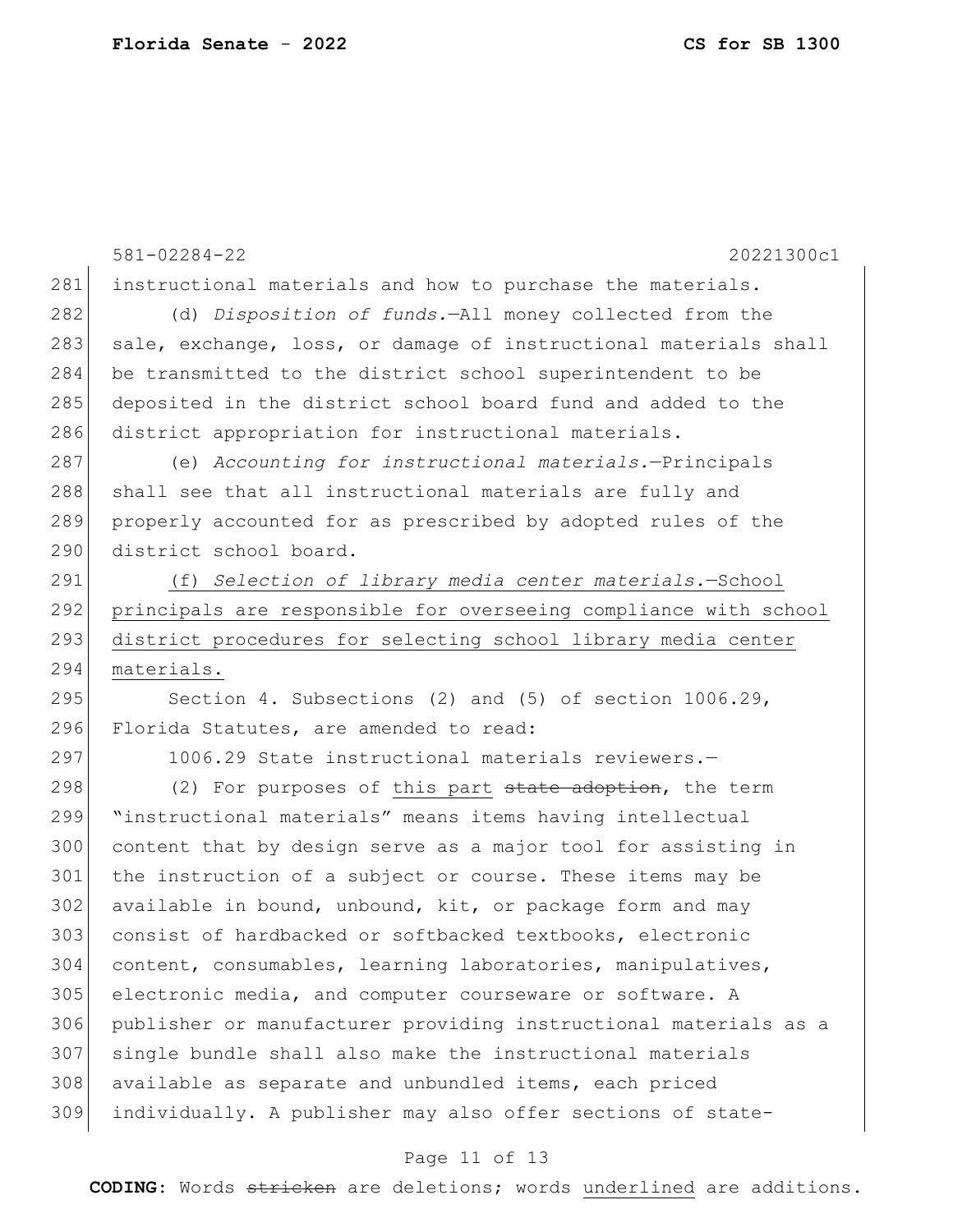334 procedures, that:

|     | $581 - 02284 - 22$<br>20221300c1                                |
|-----|-----------------------------------------------------------------|
| 310 | adopted instructional materials in digital or electronic        |
| 311 | versions at reduced rates to districts, schools, and teachers.  |
| 312 | (5) The department shall develop a training programs            |
| 313 | program for persons selected as state instructional materials   |
| 314 | reviewers and school district reviewers of instructional        |
| 315 | materials, including those used to provide instruction required |
| 316 | by s. 1003.42, and any materials maintained in the district     |
| 317 | school library media centers or included on a reading list. The |
| 318 | programs program shall be structured to assist reviewers in     |
| 319 | complying with the requirements of s. 1006.31(2) developing the |
| 320 | skills necessary to make valid, culturally sensitive, and       |
| 321 | objective decisions regarding the content and rigor of          |
| 322 | instructional materials. All persons serving as instructional   |
| 323 | materials reviewers must complete a the training program before |
| 324 | prior to beginning the review and selection process.            |
| 325 | Section 5. Paragraph (b) of subsection (4) of section           |
| 326 | 1006.40, Florida Statutes, is amended to read:                  |
| 327 | 1006.40 Use of instructional materials allocation;              |
| 328 | instructional materials, library books, and reference books;    |
| 329 | repair of books.-                                               |
| 330 | (4) Each district school board is responsible for the           |
| 331 | content of all materials used in a classroom or otherwise made  |
| 332 | available to students. Each district school board shall adopt   |

335 (b) Provide a process for public review of, public comment 336 on, and the adoption of instructional materials, including those 337 instructional materials used to provide instruction required by  $338$  s. 1003.42 teach reproductive health or any disease, including

333 rules, and each district school superintendent shall implement

### Page 12 of 13